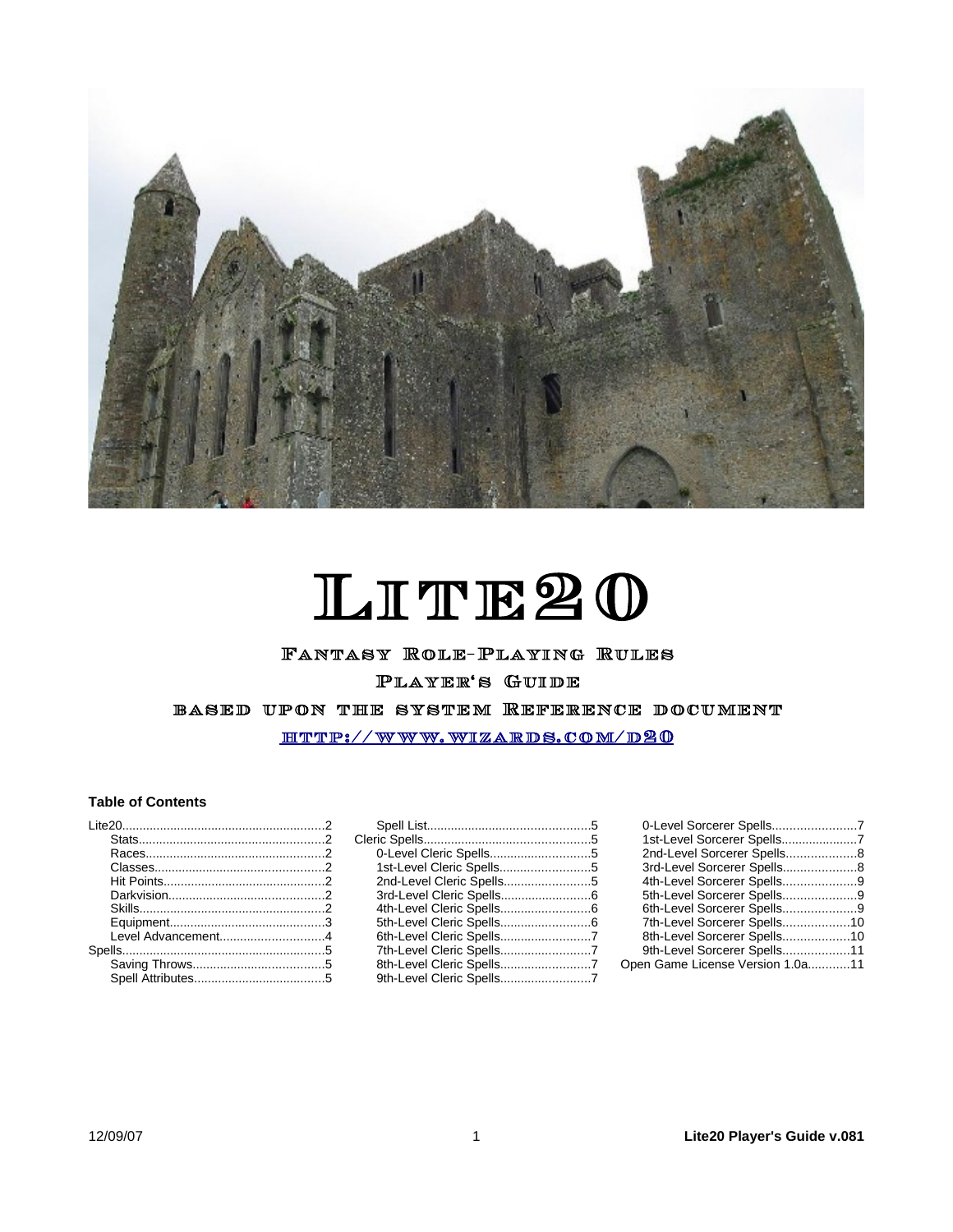# *Lite20*

Welcome to Lite20! This is a trimmed-down version of the SRD rules that has been designed to be quick and easy to play. The goal was to create a simpler game, but one where all of the resources of the SRD (monsters, spells, adventures and equipment) could be used without conversion.

#### *Stats*

There are 3 stats - Strength, Dexterity and Mind. These are abbreviated as STR, DEX and MIND.

Roll 4d6, drop lowest dice. Total remaining 3 dice and allocate to one of the stats. Repeat for remaining stats.

Stat bonus = (STAT-10)/2, round down.

#### *Races*

**Humans:** +1 to all skill rolls. Move 30'/per round or 20'/round in heavy armor.

**Dwarves:** +2 STR. Move 20'/per round even in heavy armor. Have darkvision and stonecunning (+2 racial bonus on Knowledge checks to notice unusual stonework).

**Halflings:** +2 DEX. Move 20'/per round or 15'/round in heavy armor. A halfling gains a +1 size bonus to Armor Class and a +4 size bonus on Subterfuge checks to hide in outdoor environments and +2 morale bonus to saves against fear effects.

**Elves:** +2 MIND. Move 30'/per round or 20'/round in heavy armor. Have darkvision and immunity to magic sleep effects and ghoul paralysis.

**Gnomes:** +2 STR. Move 20'/per round or 15'/round in heavy armor. A gnome gains  $a + 1$  size bonus to Armor Class,  $+2$ bonus to saving throws against illusions and a +4 size bonus on Subterfuge checks to hide in underground environments. Once per day a gnome may speak with burrowing animals (duration 1 minute).

**Half-Elves:** +1 MIND. Move 30'/per round or 20'/round in heavy armor. Have immunity to magic sleep effects.

#### *Classes*

The classes are Fighter, Rogue, Sorcerer, Cleric. All characters begin at Level 1 with an attack bonus of +1.

**Fighters** can wear any kind of armor and use shields. Every 6 levels the fighter gains an additional attack (e.g., at 6th level the fighter may attack twice in one combat round). They have a +3 bonus to Physical skill checks. They use d10 for hit dice. They gain a +1 attack bonus (AB) to all attack rolls. This bonus increases by +1 per level.

> *Special Ability:* If you deal a creature enough damage to kill a creature in a single blow, you get an immediate, extra melee attack against another creature within reach. No movement is allowed.

**Rogues** can use light armor They have a +3 bonus to Subterfuge. They use d6 for hit dice. Rogues gain a +1 attack bonus (AB) every 4 levels.

> *Special Ability:* May Find/Remove Traps, Move Silently, Hide in Shadows, and Pick Pockets with a

successful Subterfuge check.

**Special Ability:** A roque may sneak attack for extra damage with a light weapon. The attack deals an extra 1d6 damage at 1st level, and increases by an additional 1d6 damage for every two rogue levels thereafter.

**Sorcerers** wear no armor. May only use Daggers. They can cast arcane spells, and gain  $a + 3$  bonus to Knowledge. They use d4 for hit dice. Sorcerers gain a +1 attack bonus (AB) every 6 levels. Sorcerers gain 1d6 + Mind bonus spell points each level.

> *Special Ability:* Sorcerers can double the power of the spell they are casting. All variable, numeric effects of an empowered spell are doubled. The spell point cost of an empowered spell is triple.

**Clerics** can wear light or medium armor and use shields. They can cast divine spells. They gain +3 bonus to Communication. They use d8 for hit dice. Clerics gain a +1 attack bonus (AB) every 4 levels. Clerics gain 1d6 + Mind bonus spell points each level.

> *Special Ability:* Clerics may turn away or destroy undead creatures. Turning is a Communication check vs the Turn Undead DC.

Fighters and Rogues can use DEX bonus + Level as Melee attack bonus if wielding a light weapon. Fighters and Rogues can wield 2 light weapons and attack with both in a round if they take a -2 penalty on all attack rolls that round. Rapiers count as light weapons, but you can not wield two rapiers at the same time.

#### *Hit Points*

At 1st level all characters add their Strength score to their hit points. When a character's hit points reach zero or less, the character has died.

#### *Darkvision*

Darkvision is the ability to see even in total darkness. It is black and white only but otherwise like normal sight but does not grant one the ability to see in magical darkness.

#### *Skills*

There are 4 skills - Physical, Subterfuge, Knowledge and Communication. Roll higher than the given Difficulty Class to succeed.

**Skill rank** = your level + any bonus due to your class.

**Skill roll** = d20 + skill rank + whatever stat bonus is most applicable to the use + situation modifiers

For example, Climbing would use Physical + STR bonus. Dodging a falling rock is Physical + DEX bonus. Finding a trap is Subterfuge + MIND bonus. Disabling a trap is Subterfuge + DEX bonus. Turning Undead is Communication + MIND bonus.

#### *Examples*

**Appraise** – COM+MIND bonus **Balance** - PHYS+DEX bonus **Bluff** - COM+MIND bonus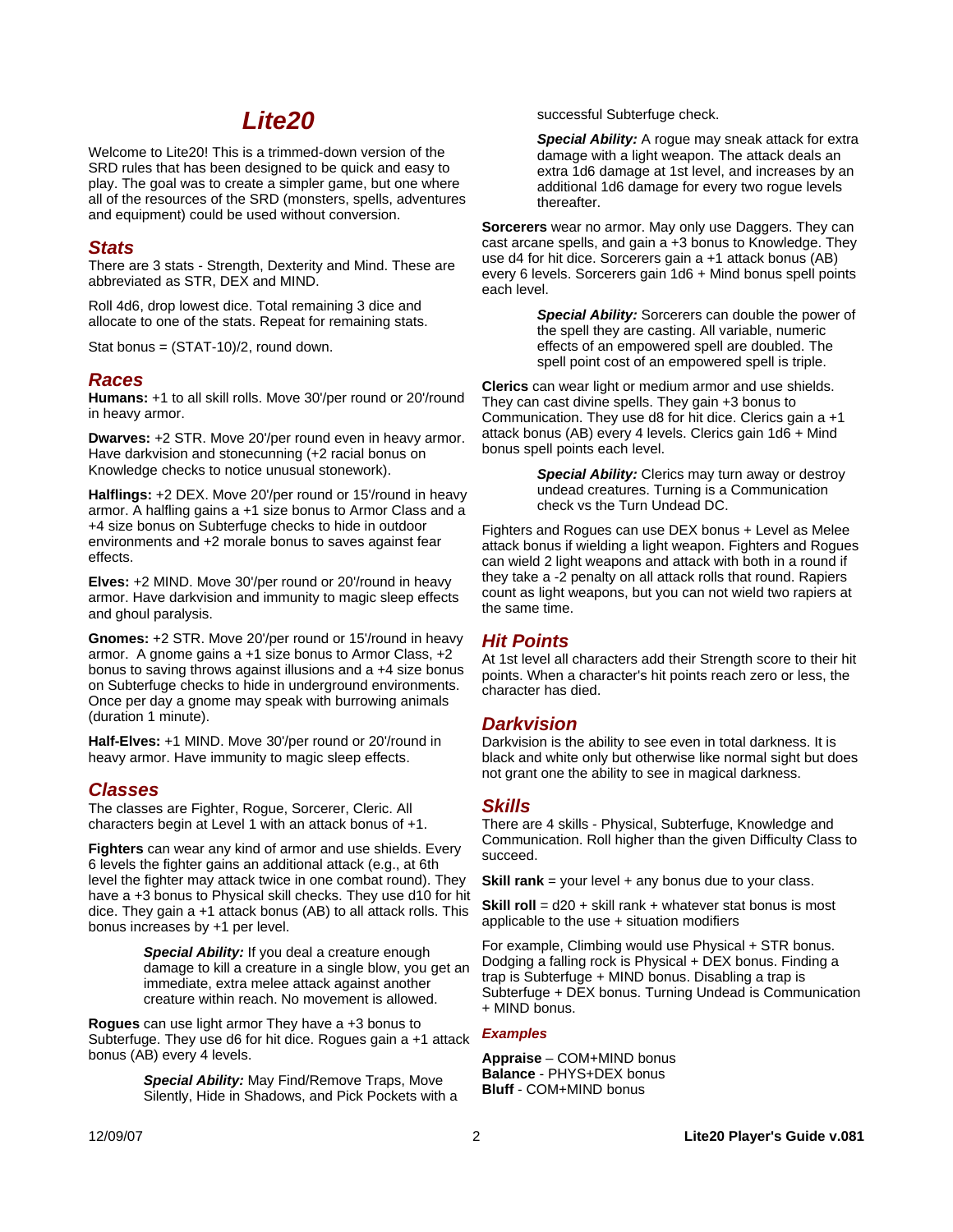**Climb** - PHYS+DEX bonus or STR bonus, whichever is highest **Decipher Script** - KNOW+MIND bonus or COM+MIND bonus **Diplomacy** - COM+MIND bonus **Disable Device** - SUB+MIND bonus or SUB+DEX bonus **Disguise** - SUB+MIND bonus **Escape Artist** - SUB+DEX bonus or SUB+STR bonus, depending on how the character is held **Forgery** - COM+MIND bonus **Handle Animal** - COM+MIND bonus or COM+STR bonus if the animal is bigger than you **Heal** - KNOW+MIND bonus **Hide** - SUB+DEX bonus **Intimidate** - could be PHYS+STR bonus, or SUB+MIND bonus or COM+STR bonus. This is dependent upon the situation. **Jump** - PHYS+STR bonus (long jump) or PHYS+DEX bonus (high jump) **Knowledge** - KNOW+MIND bonus **Listen** - SUB+MIND bonus **Move Silently** – SUB+DEX bonus, may not be possible in armor heavier than leather **Perform** - COM+MIND bonus, though it could be DEX bonus if you're juggling, or STR bonus if you're a weightlifter **Profession** – usually COM+MIND bonus **Ride** - COM+DEX bonus **Search** - SUB+MIND bonus **Sense Motive** - COM+MIND bonus **Spellcraft** - COM+MIND bonus **Spot** - SUB+MIND bonus **Survival** - PHYS+STR bonus to survive, or SUB+DEX bonus or STR bonus to hunt or to track in the wilderness. **Swim** - PHYS+STR bonus **Tumble** – PHYS+DEX bonus

# *Equipment*

All characters start with 3d6x10 gp and may purchase equipment from the tables below.

# *Weapons*

| <b>Weapons</b>       | Cost             | <b>Dmg</b>      | Range** |
|----------------------|------------------|-----------------|---------|
| Arrows (20)          | $1$ gp           |                 |         |
| Axe, throwing*       | 8 gp             | 1d6             | 10 ft.  |
| <b>Battleaxe</b>     | $10$ gp          | 1d8             |         |
| Bolts, crossbow (10) | $1$ gp           |                 |         |
| Bullets, sling (10)  | 1 sp             |                 |         |
| Club                 |                  | 1d6             | 10 ft.  |
| Crossbow, heavy      | 50 gp            | 1d10            | 120 ft. |
| Crossbow, light      | 35 gp            | 1d8             | 80 ft.  |
| Dagger*              | $2$ gp           | 1d4             | 10 ft.  |
| Dagger, punching     | $2$ gp           | 1d4             |         |
| Dart                 | 5 sp             | 1d4             | 20 ft.  |
| Falchion             | 75 gp            | 2d4             |         |
| Flail                | 8 gp             | 1d8             |         |
| Flail, heavy         | 15 <sub>gp</sub> | 1d10            |         |
| Gauntlet*            | 2 gp             | 1d3             |         |
| Gauntlet, spiked*    | 5 gp             | 1 <sub>d4</sub> |         |
| Glaive               | 8 gp             | 1d10            |         |

| Greataxe             | 20 gp            | 1d12 |         |
|----------------------|------------------|------|---------|
| Greatclub            | 5 gp             | 1d10 |         |
| Greatsword           | 50 gp            | 1d12 |         |
| Guisarme             | 9 gp             | 2d4  |         |
| Halberd              | 10 <sub>gp</sub> | 1d10 |         |
| Hammer, light*       | 1 gp             | 1d4  | 20 ft.  |
| Handaxe*             | 6 gp             | 1d6  |         |
| <b>Javelin</b>       | $1$ gp           | 1d6  | 30 ft.  |
| Lance                | $10$ gp          | 1d8  |         |
| Longbow              | 75 gp            | 1d8  | 100 ft. |
| Longbow, composite   | 100 gp           | 1d8  | 110 ft. |
| Longspear            | 5 gp             | 1d8  |         |
| Longsword            | 15 <sub>gp</sub> | 1d8  |         |
| Mace, heavy          | $12$ gp          | 1d8  |         |
| Mace, light*         | 5 gp             | 1d6  |         |
| Morningstar          | 8 gp             | 1d8  |         |
| <b>Net</b>           | 20 gp            |      | 10 ft.  |
| Pick, heavy          | 8 gp             | 1d6  |         |
| Pick, light*         | 4 gp             | 1d4  |         |
| Quarterstaff         |                  | 1d6  |         |
| Ranseur              | 10 <sub>gp</sub> | 2d4  |         |
| Rapier*              | $20$ gp          | 1d6  |         |
| Scimitar             | 15 <sub>gp</sub> | 1d6  |         |
| <b>Scythe</b>        | 18 <sub>gp</sub> | 2d4  |         |
| Shield, heavy        | special          | 1d4  |         |
| Shield, light        | special          | 1d3  |         |
| Shortbow             | 30 gp            | 1d6  | 60 ft.  |
| Shortbow, composite  | 75 gp            | 1d6  | 70 ft.  |
| Shortspear           | $1$ gp           | 1d6  | 20 ft.  |
| Sickle*              | 6 gp             | 1d6  |         |
| Sling                |                  | 1d4  | 50 ft.  |
| Spear                | 2 gp             | 1d8  | 20 ft.  |
| Spiked armor         | special          | 1d6  |         |
| Spiked shield, heavy | special          | 1d6  |         |
| Spiked shield, light | special          | 1d4  |         |
| Sword, bastard       | 35 gp            | 1d10 |         |
| Sword, short*        | $10$ gp          | 1d6  |         |
| <b>Trident</b>       | 15 gp            | 1d8  | 10 ft.  |
| Unarmed strike*      |                  | 1d3  |         |
| Waraxe, dwarven      | 30 gp            | 1d10 |         |
| Warhammer            | $12$ gp          | 1d8  |         |
| Whip                 | $1$ gp           | 1d3  |         |
|                      |                  |      |         |

\* Light Weapons

\*\* Range increments for thrown weapons is 3 iterations of the range increment. Range increments for projectile weapons is 5 iterations of the range increment. Each iteration adds an additional -1 to the attack roll.

#### *Armor*

| <b>Armor</b> | <b>Bonus</b> |
|--------------|--------------|
|              |              |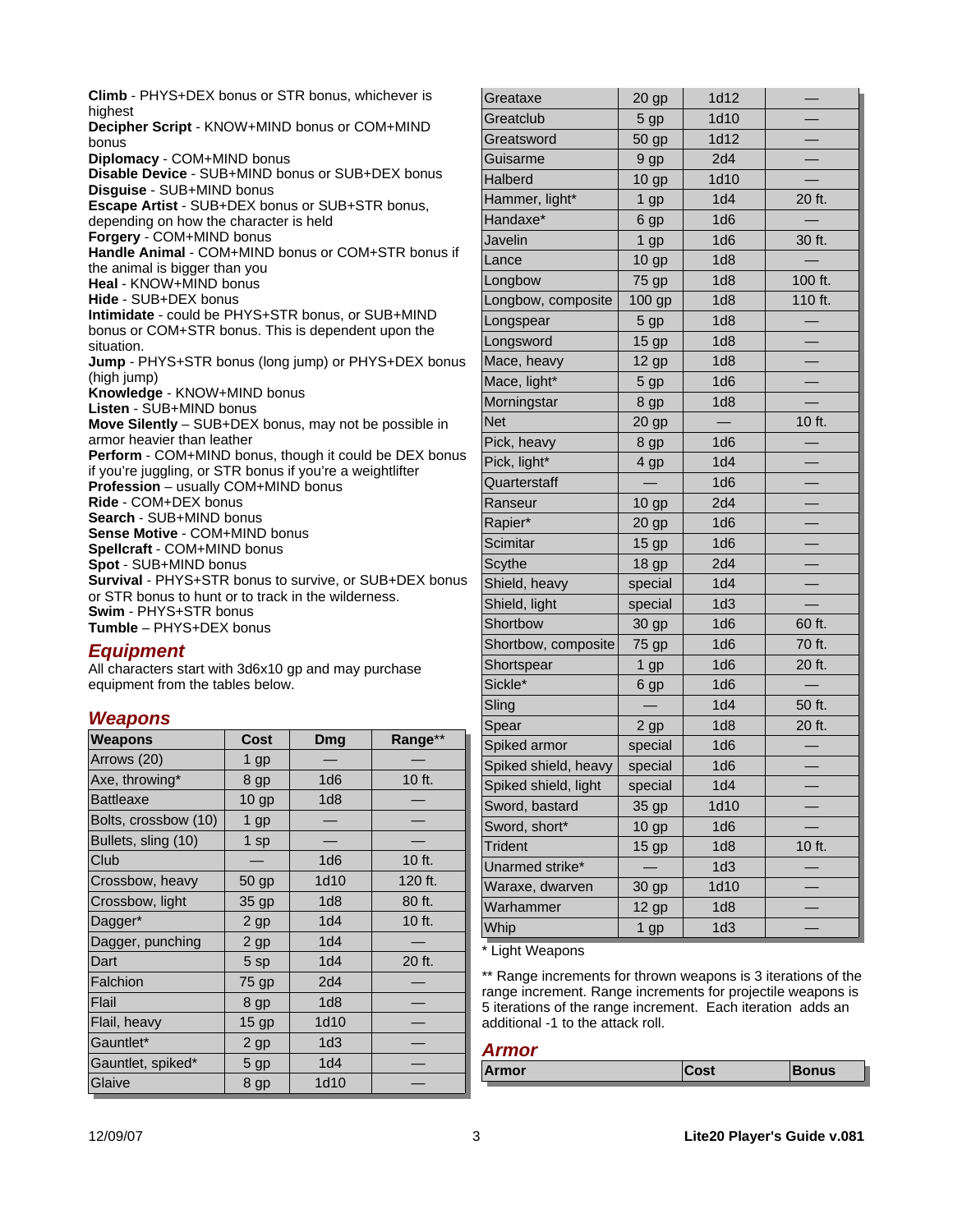| Leather              | $10$ gp          | $+2$ |
|----------------------|------------------|------|
| Studded leather      | $25$ gp          | $+3$ |
| Scale mail           | 50 gp            | $+4$ |
| Chain mail           | $150$ gp         | $+5$ |
| Splint mail          | $200$ gp         | $+6$ |
| Half-plate*          | 600 gp           | $+7$ |
| Full plate*          | $1,500$ gp       | $+8$ |
| Shield, Buckler      | 15 <sub>gp</sub> | $+1$ |
| Shield, light wooden | 3 gp             | $+1$ |
| Shield, light steel  | 9 gp             | $+1$ |
| Shield, heavy wooden | 7 gp             | $+2$ |
| Shield, heavy steel  | $20$ gp          | $+2$ |
| <b>Armor spikes</b>  | $+50$ gp         |      |
| Shield spikes        | $+10$ gp         |      |

\* Heavy Armor

# *Adventuring Gear*

| Goods                       | Cost    |  |
|-----------------------------|---------|--|
| Backpack (empty)            | 2 gp    |  |
| <b>Bedroll</b>              | 1 sp    |  |
| <b>Blanket, winter</b>      | 5 sp    |  |
| <b>Block and tackle</b>     | 5 gp    |  |
| Bottle, wine, glass         | 2 gp    |  |
| Caltrops (covers 5 ft. sq.) | 1 gp    |  |
| Candle                      | 1 cp    |  |
| Canvas (sq. yd.)            | 1 sp    |  |
| Case, map or scroll         | $1$ gp  |  |
| Chalk, 1 piece              | 1 cp    |  |
| Chest (empty)               | $2$ gp  |  |
| Crowbar                     | 2 gp    |  |
| Fishhook                    | 1 sp    |  |
| Fishing net, 25 sq. ft.     | 4 gp    |  |
| Flask (empty)               | 3 cp    |  |
| <b>Flint and steel</b>      | $1$ gp  |  |
| <b>Grappling hook</b>       | 1 gp    |  |
| Hammer                      | 5 sp    |  |
| Ink (1 oz. vial)            | 8 gp    |  |
| Inkpen                      | 1 sp    |  |
| Lamp, common                | 1 sp    |  |
| Lantern, bullseye           | $12$ gp |  |
| Lantern, hooded             | 7 gp    |  |
| Mirror, small steel         | $10$ gp |  |
| Oil (1-pint flask)          | 1 sp    |  |
| Paper (sheet)               | 4 sp    |  |
| Parchment (sheet)           | 2 sp    |  |
| Pick, miner's               | 3 gp    |  |
| Piton                       | $1$ sp  |  |
| Pole, 10-foot               | 2 sp    |  |
| Pouch, belt (empty)         | $1$ gp  |  |
| Rations, trail (per day)    | 5 sp    |  |

| Rope, hempen (50 ft.) | $1$ gp           |  |
|-----------------------|------------------|--|
| Rope, silk (50 ft.)   | 10 <sub>gp</sub> |  |
| Sack (empty)          | $1$ sp           |  |
| Sealing wax           | 1 gp             |  |
| Sewing needle         | 5sp              |  |
| Signal whistle        | 8 sp             |  |
| Signet ring           | 5 gp             |  |
| Spade or shovel       | 2 gp             |  |
| Spyglass              | $1,000$ gp       |  |
| Tent                  | $10$ gp          |  |
| Torch                 | 1 cp             |  |
| Vial, ink or potion   | 1 gp             |  |
| Waterskin             | $1$ gp           |  |

# *Mounts and Related Gear*

| <b>Mount</b>          | Cost             |
|-----------------------|------------------|
| <b>Barding</b>        | 2x armor type    |
| <b>Bit and bridle</b> | 2 gp             |
| Dog, guard            | $25$ gp          |
| Dog, riding           | 150 gp           |
| Donkey or mule        | 8 gp             |
| Feed (per day)        | 5 cp             |
| Horse, heavy          | 200 gp           |
| Horse, light          | 75 gp            |
| Pony                  | 30 gp            |
| Warhorse, heavy       | 400 gp           |
| Warhorse, light       | 150 gp           |
| Warpony               | 100 gp           |
| Saddle, Military      | $20$ gp          |
| Saddle, Pack          | 5 gp             |
| Saddle, Riding        | 10 <sub>gp</sub> |
| Saddlebags            | 4 gp             |

# *Level Advancement*

Each level adds additional Hit Points as per hit dice of the character class and +1 to all skills. Clerics and Sorcerers gain access to new spell levels at levels 3,5,7,9,etc.

All characters gain a level as per the Experience Table below:

| Level           | <b>XP</b> | Level            | <b>XP</b> |
|-----------------|-----------|------------------|-----------|
| 1st             | O         | 11 <sub>th</sub> | 480000    |
| 2 <sub>nd</sub> | 2000      | 12 <sub>th</sub> | 600000    |
| 3rd             | 4000      | 13 <sub>th</sub> | 720000    |
| 4th             | 8000      | 14 <sub>th</sub> | 840000    |
| 5th             | 16000     | 15th             | 960000    |
| 6th             | 32000     | 16th             | 1080000   |
| 7th             | 64000     | 17 <sub>th</sub> | 1200000   |
| 8th             | 128000    | 18th             | 1320000   |
| 9th             | 240000    | 19th             | 1440000   |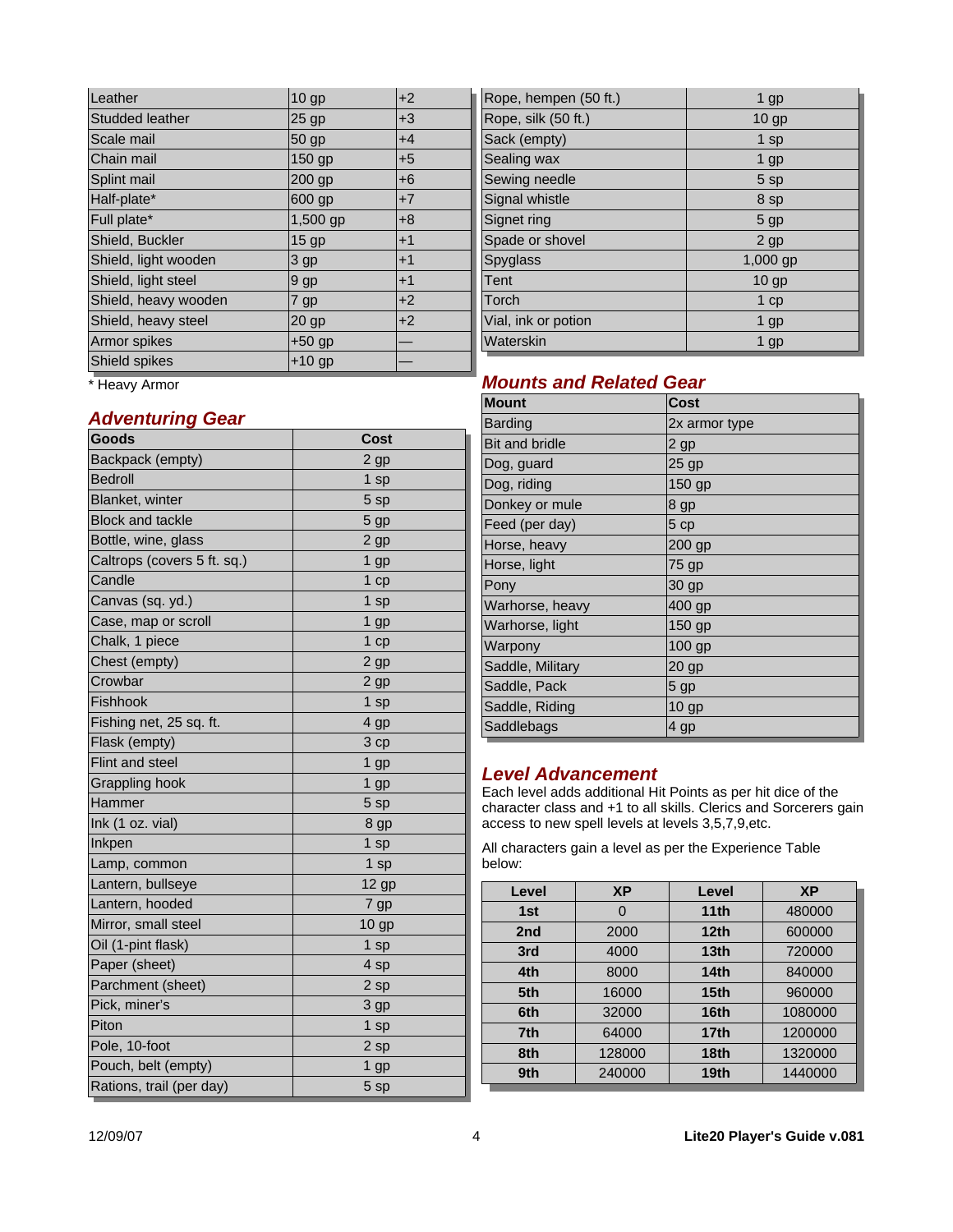| 360000<br>1560000<br>10th<br>20 <sub>th</sub> |
|-----------------------------------------------|
|-----------------------------------------------|

# *Spells*

Sorcerers can cast any arcane (sorcerer) spell, and Clerics can cast any divine (clerical) spell, with a spell level equal or below 1/2 their class level, rounded up.

A spell is a formula for collecting and using magical energies. The caster controls these energies with a memorized set of words and hand motions: the spell. Only clerics and sorcerers can learn these formulas, and thus only they can cast spells.

Casting a spell of any kind costs Spell Points. The cost is  $1 +$ the level of the spell being cast. Spell Points are recovered after 8 hours rest. There is no need to memorize spells in advance.

**Note:** Just because a character can cast any spell, doesn't mean that they should. Choose spells that suit the character, and select two 'signature' spells that they prefer to use over any others. The GM can opt to make these spells easier to cast due to familiarity, costing 1 less Spell Point to use.

# *Saving Throws*

Generally, when a creature or player character is subject to an unusual or magical attack, they get a saving throw to avoid or reduce the effect. A saving throw is usually a d20 roll plus Will saving throw bonus. However, spells with a large area of effect use a d20 roll plus Reflex saving throw bonus instead to reduce the damage to one-half. To successfully save, the roll must be better than  $10 +$  spell level  $+$  caster Mind bonus.

# *Spell Attributes*

Damage, range, area of effect and duration of a given spell is handled by the following table when not in the spell description. The GM is the final arbiter of all spell efffects.

| Spell<br>Attribute |         | Default Each point allocated adds |
|--------------------|---------|-----------------------------------|
| Damage             |         | 1d4* per spell point used         |
| Range              | Touch   | 30' per spell point used          |
| Area of effect 0   |         | 10' radius per spell point used   |
| <b>Duration</b>    | Instant | 1 round per spell point used      |

\*Damage dice can be incremented (e.g., from a d4 to a d6 or from a d6 to a d8, etc.) by spending an additional spell point per die to be rolled.

# *Spell List*

**Order of Presentation:** In the spell lists and the spell descriptions that follow them, the spells are presented in alphabetical order by name except for those belonging to certain spell chains.

When a spell's name begins with "lesser," "greater," or "mass," the spell description is alphabetized under the second word of the spell name instead.

**Hit Dice:** The term "Hit Dice" is used synonymously with "character levels" for effects that affect a number of Hit Dice of creatures. Creatures with Hit Dice only from their race, not from classes, have character levels equal to their Hit Dice.

**Caster Level:** A spell's power often depends on caster level, which is defined as the caster's class level for the purpose of casting a particular spell. A creature with no classes has a caster level equal to its Hit Dice unless otherwise specified. The word "level" in the spell lists that follow always refers to caster level.

**Reversible Spells:** Spells marked with a "\*" in the spell name can be cast to have the reverse effect as listed in the spell description. Casting a spell this way may be considered an evil act.

# *Cleric Spells*

# *0-Level Cleric Spells*

**Create Water:** Creates 2 gallons/level of pure water. **Cure Minor Wounds\*:** Cures 1 point of damage. **Detect Magic:** Detects spells and magic items within 60 ft. **Detect Poison:** Detects poison in one creature or object. **Guidance:** +1 on one attack roll, saving throw, or skill check. **Light\*:** Object shines like a torch for one hour per level. **Mending:** Makes minor repairs on an object. **Purify Food and Drink:** Purifies 1 cu. ft./level of food or water.

**Read Magic:** Read scrolls and spellbooks. **Resistance\*:** Subject gains +1 on saving throws. **Virtue:** Subject gains 1 temporary hp.

# *1st-Level Cleric Spells*

**Bless\*:** Allies gain +1 on attack rolls and saves against fear. **Bless Water\*:** Makes holy water.

**Command:** One subject obeys selected command for 1 round.

**Comprehend Languages\*:** You understand all spoken and written languages.

**Cure Light Wounds\*:** Cures 1d8 damage +1/level (max +5). **Deathwatch:** Reveals how near death subjects within 30 ft. are.

**Detect Evil\*:** Reveals creatures, spells, or objects of evil alignment.

**Detect Undead:** Reveals undead within 60 ft.

**Divine Favor:** You gain +1 per three levels on attack and damage rolls.

**Doom:** One subject takes –2 on attack rolls, damage rolls, saves, and checks.

**Endure Elements:** Exist comfortably in hot or cold environments for one hour per level.

**Entropic Shield:** Ranged attacks against you have 20% miss chance.

**Hide from Undead:** Undead can't perceive one subject/level. **Magic Stone:** Three stones gain +1 on attack, deal 1d6 +1 damage.

**Magic Weapon:** Weapon gains +1 bonus.

**Obscuring Mist:** Fog surrounds you.

**Protection from Evil\*:** +2 to AC and saves, counter mind control, hedge out elementals and outsiders.

**Remove Fear\*:** Suppresses fear or gives +4 on saves against fear for one subject + one per four levels.

**Sanctuary:** Opponents can't attack you, and you can't attack. **Shield of Faith:** Aura grants +2 or higher deflection bonus. **Summon Monster I:** Calls creature to fight for you.

# *2nd-Level Cleric Spells*

**Aid:** +1 on attack rolls and saves against fear, 1d8 temporary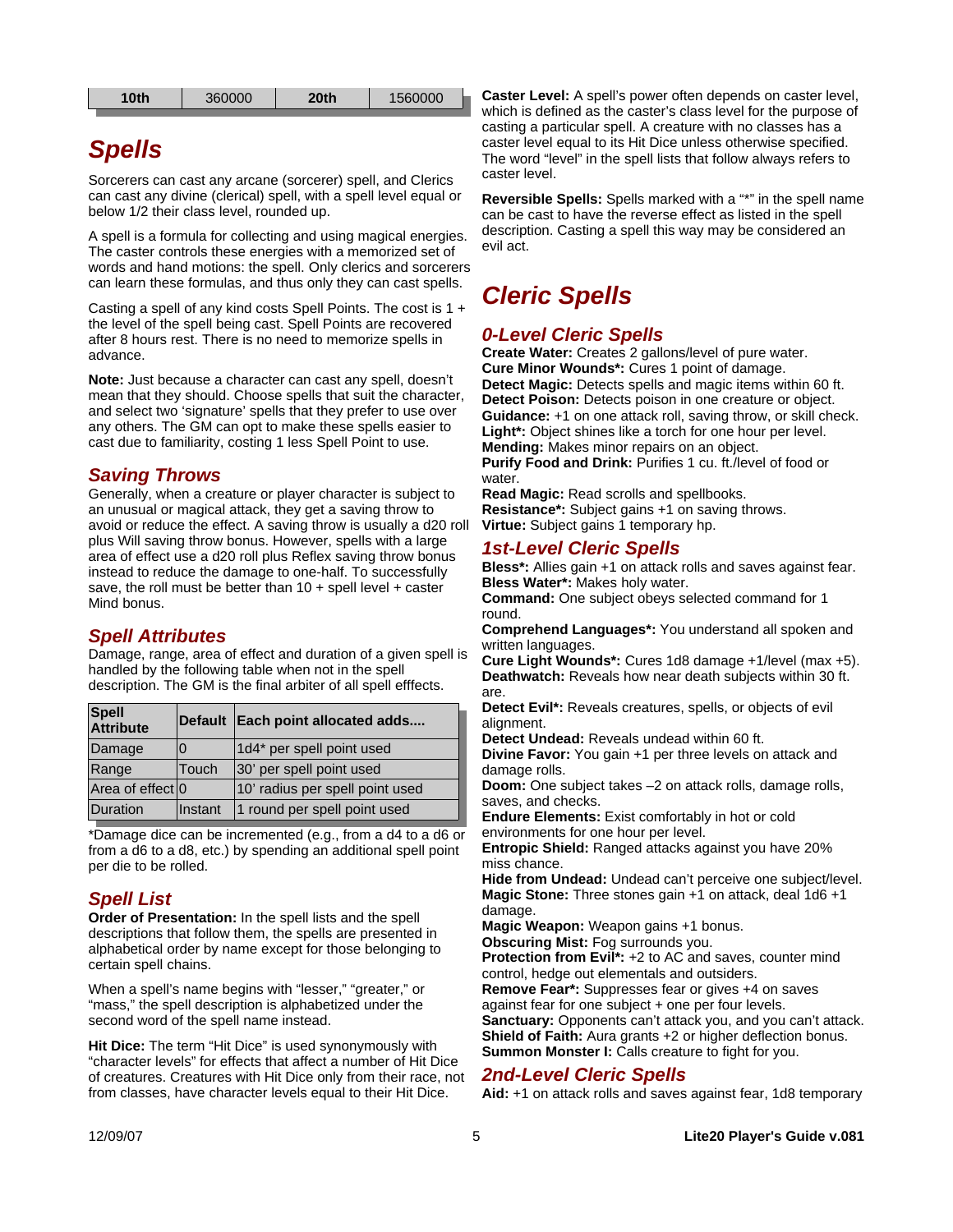hp  $+1$ /level (max  $+10$ ).

**Augury:** Learns whether an action will be good or bad. **Bull's Strength:** Subject gains +4 to Str for 1 min./level.

**Calm Emotions:** Calms creatures, negating emotion effects. **Consecrate\*:** Fills area with positive energy, making undead weaker.

**Cure Moderate Wounds\*:** Cures 2d8 damage +1/level (max +10).

**Death Knell:** Kills dying creature; you gain 1d8 temporary hp, +2 to Str, and +1 level.

**Delay Poison:** Stops poison from harming subject for 1 hour/level.

**Enthrall:** Captivates all within 100 ft. + 10 ft./level.

**Find Traps:** Notice traps as a rogue does.

**Gentle Repose:** Preserves one corpse.

Hold Person: Paralyzes one humanoid for 1 round/level. **Make Whole:** Repairs an object.

**Remove Paralysis:** Frees one or more creatures from paralysis or *slow* effect.

**Resist Energy:** Ignores 10 (or more) points of damage/attack from specified energy type.

**Restoration, Lesser:** Dispels magical ability penalty or repairs 1d4 ability damage.

**Shatter:** Sonic vibration damages objects or crystalline creatures.

**Shield Other:** You take half of subject's damage.

**Silence:** Negates sound in 20-ft. radius.

**Sound Burst:** Deals 1d8 sonic damage to subjects; may stun them.

**Spiritual Weapon:** Magic weapon attacks on its own. **Status:** Monitors condition, position of allies. **Summon Monster II:** Calls creature to fight for you.

**Zone of Truth:** Subjects within range can not lie.

# *3rd-Level Cleric Spells*

**Animate Dead:** Creates undead skeletons and zombies. **Continual Light:** Makes a permanent, heatless torch. **Create Food and Water:** Feeds three humans (or one horse)/level.

**Cure Serious Wounds:** Cures 3d8 damage +1/level (max  $+15$ ).

**Daylight\*:** 60-ft. radius of bright light. shadow in 60-ft. radius. **Dispel Magic:** Cancels spells and magical effects.

**Glyph of Warding:** Inscription harms those who pass it. **Helping Hand:** Ghostly hand leads subject to you. **Invisibility Purge:** Dispels invisibility within 5 ft./level.

**Locate Object:** Senses direction toward object (specific or type).

**Magic Circle against Evil\*:** As *protection* spells, but 10-ft. radius and 10 min./level.

**Magic Vestment:** Armor or shield gains +1 enhancement per four levels.

**Meld into Stone:** You and your gear merge with stone. **Prayer:** Allies +1 bonus on most rolls, enemies -1 penalty. **Protection from Energy:** Absorb 12 points/level of damage from one kind of energy.

**Remove Blindness/Deafness\*:** Cures normal or magical conditions.

**Remove Curse\*:** Frees object or person from curse. **Remove Disease\*:** Cures all diseases affecting subject. **Searing Light:** Ray deals 1d8/two levels damage, more against undead.

**Speak with Dead:** Corpse answers one question/two levels. **Stone Shape:** Sculpts stone into any shape.

**Summon Monster III:** Calls creature to fight for you.

**Water Breathing:** Subjects can breathe underwater. **Water Walk:** Subject treads on water as if solid. **Wind Wall:** Deflects arrows, smaller creatures, and gases.

#### *4th-Level Cleric Spells*

**Air Walk:** Subject treads on air as if solid (climb at 45-degree angle).

**Control Water:** Raises or lowers bodies of water. **Cure Critical Wounds\*:** Cures 4d8 damage +1/level (max +20).

**Death Ward:** Grants immunity to death spells and negative energy effects.

**Dimensional Anchor:** Bars extra-dimensional movement. **Discern Lies:** Reveals deliberate falsehoods.

**Dismissal:** Forces a creature to return to native plane. **Divination:** Provides useful advice for specific proposed actions.

**Divine Power:** You gain attack bonus, +6 to Str, and 1 hp/level.

**Giant Vermin:** Turns centipedes, scorpions, or spiders into giant vermin.

**Imbue with Spell Ability:** Transfer spells to subject. **Magic Weapon, Greater:** +1 bonus/four levels (max +5). **Neutralize Poison\*:** Immunizes subject against poison, detoxifies venom in or on subject.

**Planar Ally, Lesser:** Exchange services with a 6 HD extraplanar creature.

**Repel Vermin:** Insects, spiders, and other vermin stay 10 ft. away.

**Restoration:** Restores level and ability score drains. **Sending:** Delivers short message anywhere, instantly. **Spell Immunity:** Subject is immune to one spell per four levels.

**Summon Monster IV:** Calls creature to fight for you. **Tongues:** Speak any language.

# *5th-Level Cleric Spells*

**Atonement:** Removes burden of misdeeds from subject. **Break Enchantment:** Frees subjects from enchantments, alterations, curses, and petrification.

**Command, Greater:** As *command,* but affects one subject/level.

**Commune:** Deity answers one yes-or-no question/level. **Cure Light Wounds, Mass\*:** Cures 1d8 damage +1/level for many creatures.

**Dispel Evil\*:** +4 bonus against attacks.

**Disrupting Weapon:** Melee weapon destroys undead. **Flame Strike:** Smite foes with divine fire (1d6/level damage). **Hallow\*:** Designates location as holy.

**Insect Plague:** Locust swarms attack creatures.

**Mark of Justice:** Designates action that will trigger *curse* on subject.

**Plane Shift:** As many as eight subjects travel to another plane.

**Raise Dead\*:** Restores life to subject who died as long as one day/level ago.

**Righteous Might:** Your size increases, and you gain combat bonuses.

**Scrying:** Spies on subject from a distance.

**Spell Resistance:** Subject gains SR 12 + level.

**Summon Monster V:** Calls creature to fight for you. **Symbol of Pain:** Triggered rune wracks nearby creatures

with pain. **Symbol of Sleep:** Triggered rune puts nearby creatures into catatonic slumber.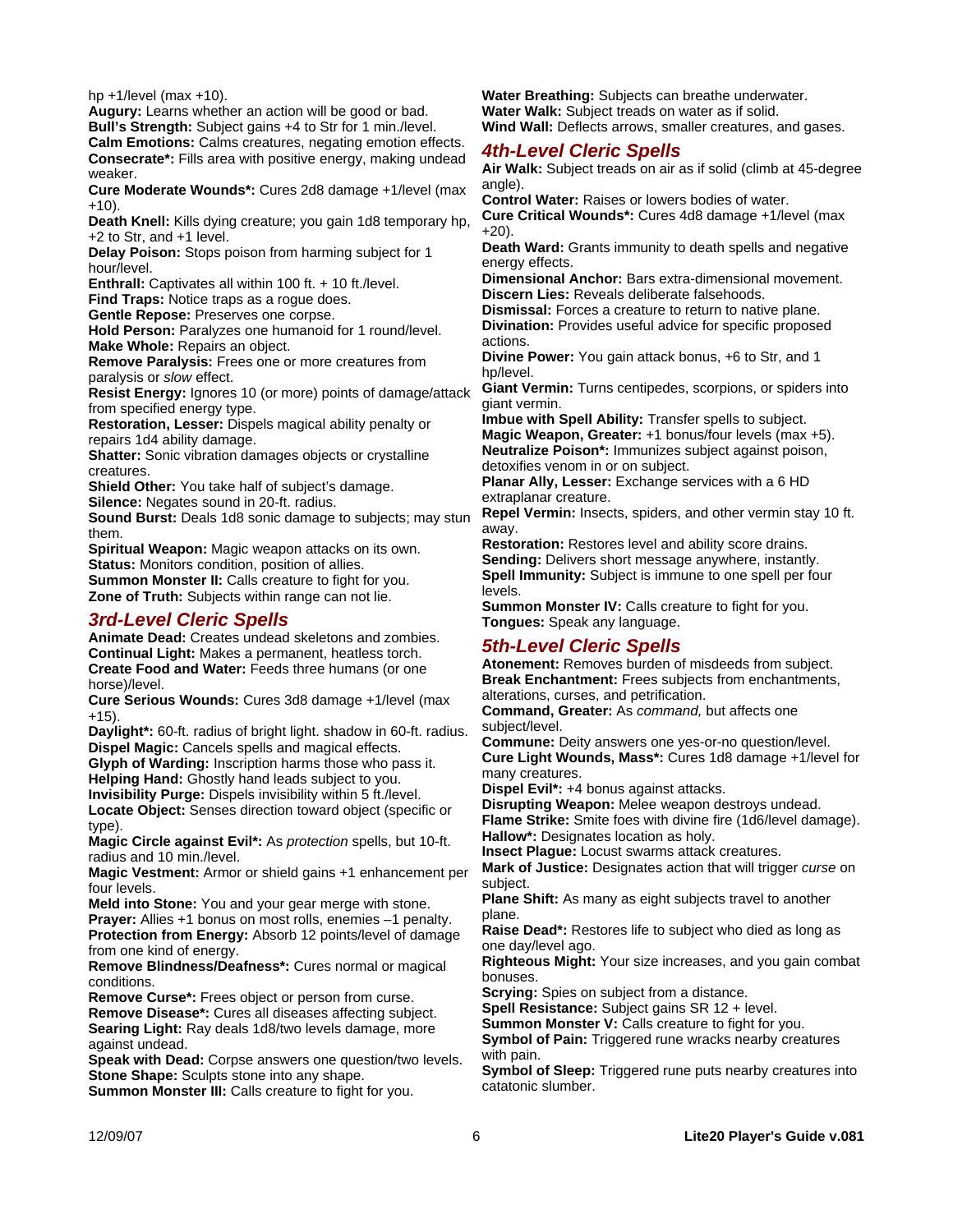**True Seeing:** Lets you see all things as they really are. **Wall of Stone:** Creates a stone wall that can be shaped.

# *6th-Level Cleric Spells*

**Animate Objects:** Objects attack your foes. **Antilife Shell:** 10-ft. field hedges out living creatures. **Banishment:** Banishes 2 HD/level of extraplanar creatures. **Blade Barrier:** Wall of blades deals 1d6/level damage.

**Bull's Strength, Mass:** As *bull's strength*, affects one subject/level.

**Create Undead:** Create ghouls, ghasts, mummies, or mohrgs.

**Cure Moderate Wounds, Mass\*:** Cures 2d8 damage +1/level for many creatures.

**Dispel Magic, Greater:** As *dispel magic,* but up to +20 on check.

**Find the Path:** Shows most direct way to a location. **Forbiddance:** Blocks planar travel.

**Geas/Quest:** As *lesser geas,* plus it affects any creature. **Glyph of Warding, Greater:** As *glyph of warding*, but up to 10d8 damage or 6th-level spell.

**Heal\*:** Cures 10 points/level of damage, all diseases and mental conditions.

**Heroes' Feast:** Food for one creature/level cures and grants combat bonuses*.*

**Planar Ally:** As *lesser planar ally,* but up to 12 HD.

**Summon Monster VI:** Calls creature to fight for you.

**Symbol of Fear:** Triggered rune panics nearby creatures. **Symbol of Persuasion:** Triggered rune charms nearby creatures.

**Undeath to Death:** Destroys 1d4 HD/level undead (max 20d4).

**Wind Walk:** You and your allies turn vaporous and travel fast.

**Word of Recall:** Teleports you back to designated place.

# *7th-Level Cleric Spells*

**Control Weather:** Changes weather in local area.

**Cure Serious Wounds, Mass\*:** Cures 3d8 damage +1/level for many creatures.

**Destruction:** Kills subject and destroys remains.

**Ethereal Jaunt:** You become ethereal for 1 round/level. **Holy Word\*:** Kills, paralyzes, blinds, or deafens nongood subjects.

**Refuge:** Alters item to transport its possessor to you. **Regenerate:** Subject's severed limbs grow back, cures 4d8 damage +1/level (max +35).

**Repulsion:** Creatures can't approach you.

**Restoration, Greater:** As *restoration,* plus restores all levels and ability scores.

**Resurrection:** Fully restore dead subject.

**Scrying, Greater:** As *scrying*, but faster and longer. **Summon Monster VII:** Calls creature to fight for you. **Symbol of Stunning:** Triggered rune stuns nearby creatures.

**Symbol of Weakness:** Triggered rune weakens nearby creatures.

# *8th-Level Cleric Spells*

**Antimagic Field:** Negates magic within 10 ft. **Create Greater Undead:** Create shadows, wraiths, spectres, or devourers.

**Cure Critical Wounds, Mass\*:** Cures 4d8 damage +1/level for many creatures.

**Dimensional Lock:** Teleportation and interplanar travel blocked for one day/level.

**Discern Location:** Reveals exact location of creature or object.

**Earthquake:** Intense tremor shakes 80-ft.-radius. **Fire Storm:** Deals 1d6/level fire damage.

**Holy Aura\*:** +4 to AC, +4 resistance, against evil spells. **Planar Ally, Greater:** As *lesser planar ally,* but up to 18 HD. **Spell Immunity, Greater:** As *spell immunity,* but up to 8thlevel spells.

**Summon Monster VIII:** Calls creature to fight for you. **Symbol of Death:** Triggered rune slays nearby creatures. **Symbol of Insanity:** Triggered rune renders nearby creatures insane.

# *9th-Level Cleric Spells*

**Energy Drain:** Subject gains 2d4 negative levels. **Gate:** Connects two planes for travel or summoning. **Heal, Mass\*:** As *heal*, but with several subjects. **Implosion:** Kills one creature/round. **Miracle:** Requests a deity's intercession.

**Soul Bind:** Traps newly dead soul to prevent *resurrection*. **Storm of Vengeance:** Storm rains acid, lightning, and hail. **Summon Monster IX:** Calls creature to fight for you. **True Resurrection:** As *resurrection*, plus remains aren't needed.

# *0-Level Sorcerer Spells*

**Acid Splash:** Orb deals 1d3 acid damage. **Arcane Mark:** Inscribes a personal rune (visible or invisible). **Dancing Lights:** Creates torches or other lights. **Daze:** Humanoid creature of 4 HD or less loses next action. **Detect Magic:** Detects spells and magic items within 60 ft. **Detect Poison:** Detects poison in one creature or small object. **Disrupt Undead:** Deals 1d6 damage to one undead.

**Flare:** Dazzles one creature (–1 on attack rolls). **Ghost Sound:** Figment sounds. **Light\*:** Object shines like a torch. **Mage Hand:** 5-pound telekinesis. **Mending:** Makes minor repairs on an object. **Message:** Whispered conversation at distance. **Open/Close:** Opens or closes small or light things. **Prestidigitation:** Performs minor tricks. **Ray of Frost:** Ray deals 1d3 cold damage. **Read Magic:** Read scrolls and spellbooks. **Resistance:** Subject gains +1 on saving throws. **Touch of Fatigue:** Touch attack fatigues target.

# *1st-Level Sorcerer Spells*

**Alarm:** Wards an area for 2 hours/level. **Animate Rope:** Makes a rope move at your command. **Burning Hands:** 1d4/level fire damage (max 5d4). **Charm Person:** Makes one person your friend. **Chill Touch:** One touch/level deals 1d6 damage and possibly 1 Str damage. **Color Spray:** Knocks unconscious, blinds, and/or stuns weak creatures. **Comprehend Languages:** You understand all spoken and written languages. **Detect Secret Doors:** Reveals hidden doors within 60 ft. **Detect Undead:** Reveals undead within 60 ft. **Disguise Self:** Changes your appearance. **Endure Elements:** Exist comfortably in hot or cold environments. **Enlarge Person\*:** Humanoid creature doubles in size.

**Erase:** Mundane or magical writing vanishes. **Expeditious Retreat:** Your speed increases by 30 ft.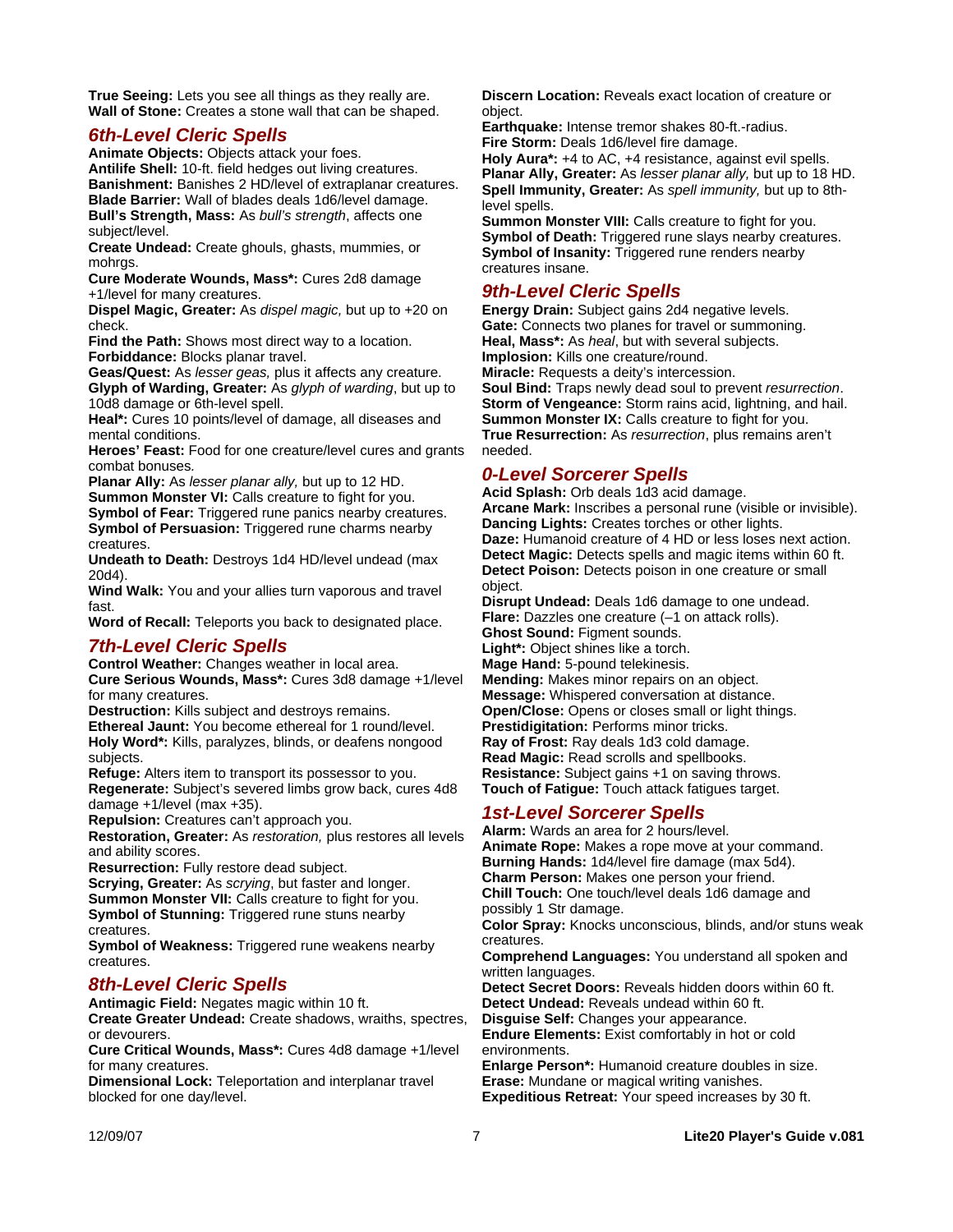**Feather Fall:** Caster falls slowly.

**Floating Disk:** Creates 3-ft.-diameter horizontal disk that holds 100 lb./level.

**Grease:** Makes 10-ft. square or one object slippery. **Hold Portal:** Holds door shut.

**Hypnotism:** Fascinates 2d4 HD of creatures.

**Identify:** Determines properties of magic item.

**Jump:** Subject gets bonus on Jump checks.

**Mage Armor:** Gives subject +4 armor bonus.

**Magic Aura:** Alters object's magic aura.

**Magic Missile:** 1d4+1 damage; +1 missile per two levels above 1st (max 5).

**Magic Weapon:** Weapon gains +1 bonus.

**Mount:** Summons riding horse for 2 hours/level.

**Obscuring Mist:** Fog surrounds you.

**Protection from Evil\*:** +2 to AC and saves, counter mind control, hedge out elementals and outsiders.

**Ray of Enfeeblement:** Ray deals 1d6 +1 per two levels Str damage.

**Shield:** Invisible disc gives +4 to AC, blocks magic missiles. **Shocking Grasp:** Touch delivers 1d6/level electricity damage (max 5d6).

**Silent Image:** Creates minor illusion of your design.

**Sleep:** Puts 4 HD of creatures into magical slumber. **Summon Monster I:** Calls creature to fight for you.

**True Strike:** +20 on your next attack roll.

**Unseen Servant:** Invisible force obeys your commands. **Ventriloquism:** Throws voice for 1 min./level.

#### *2nd-Level Sorcerer Spells*

Acid Arrow: Ranged touch attack; 2d4 damage for 1 round +1 round/three levels.

**Alter Self:** Assume form of a similar creature.

**Arcane Lock:** Magically locks a portal or chest. **Blur:** Attacks miss subject 20% of the time.

**Bull's Strength:** Subject gains +4 to Str for 1 min./level. **Cat's Grace:** Subject gains +4 to Dex for 1 min./level. **Command Undead:** Undead creature obeys your commands.

**Continual Light\*:** Makes a permanent, heatless torch. **Darkvision:** See 60 ft. in total darkness.

**Daze Monster:** Living creature of 6 HD or less loses next action.

**Detect Thoughts:** Allows "listening" to surface thoughts. **False Life:** Gain 1d10 temporary hp +1/level (max +10). **Flaming Sphere:** Creates rolling ball of fire, 2d6 damage, lasts 1 round/level.

**Fog Cloud:** Fog obscures vision.

**Fox's Cunning:** Subject gains +4 Mind for 1 min./level. **Ghoul Touch:** Paralyzes one subject, which exudes stench **Glitterdust:** Blinds creatures, outlines invisible creatures. **Gust of Wind:** Blows away or knocks down smaller creatures.

**Hideous Laughter:** Subject loses actions for 1 round/level. **Hypnotic Pattern:** Fascinates (2d4 + level) HD of creatures. **Invisibility:** Subject is invisible for 1 min./level or until it attacks.

**Knock:** Opens locked or magically sealed door.

**Levitate:** Subject moves up and down at your direction. **Locate Object\*:** Senses direction toward object (specific or type).

**Magic Mouth:** Speaks once when triggered.

**Minor Image:** As silent image, plus some sound.

**Mirror Image:** Creates decoy duplicates of you (1d4 +1 per three levels, max 8).

**Misdirection:** Misleads divinations for one creature or object. **Obscure Object:** Masks object against scrying.

**Phantom Trap:** Makes item seem trapped.

**Protection from Arrows:** Subject immune to most ranged attacks.

**Pyrotechnics:** Turns fire into blinding light or choking smoke. **Resist Energy:** Ignores first 10 (or more) points of

damage/attack from specified energy type.

**Rope Trick:** As many as eight creatures hide in extradimensional space.

**Scare:** Panics creatures of less than 6 HD.

**Scorching Ray:** Ranged touch attack deals 4d6 fire damage, +1 ray/four levels (max 3).

**See Invisibility:** Reveals invisible creatures or objects. **Shatter:** Sonic vibration damages objects or crystalline creatures.

**Spectral Hand:** Creates disembodied glowing hand to deliver touch attacks.

**Spider Climb:** Grants ability to walk on walls and ceilings. **Summon Monster II:** Calls creature to fight for you. **Summon Swarm:** Summons swarm of bats, rats, or spiders. **Touch of Idiocy:** Subject takes 1d6 points of Mind damage. **Web:** Fills 20-ft.-radius spread with sticky spiderwebs.

# *3rd-Level Sorcerer Spells*

**Arcane Sight:** Magical auras become visible to you. **Clairaudience/Clairvoyance:** Hear or see at a distance for 1 min./level.

**Daylight\*:** 60-ft. radius of bright light.

**Deep Slumber:** Puts 10 HD of creatures to sleep.

**Dispel Magic:** Cancels magical spells and effects.

**Displacement:** Attacks miss subject 50%. **Explosive Runes:** Deals 6d6 damage when read.

**Fireball:** 1d6 damage per level, 20-ft. radius.

**Flame Arrow:** Arrows deal +1d6 fire damage.

**Fly:** Subject flies at speed of 60 ft.

**Gaseous Form:** Subject becomes insubstantial and can fly slowly.

**Gentle Repose:** Preserves one corpse.

Halt Undead: Immobilizes undead for 1 round/level. **Haste\*:** One creature/level moves faster, +1 on attack rolls, AC, and Reflex saves.

**Heroism:** Gives +2 bonus on attack rolls, saves, skill checks. **Hold Person:** Paralyzes one humanoid for 1 round/level. **Illusory Script:** Only intended reader can decipher.

**Invisibility Sphere:** Makes everyone within 10 ft. invisible. **Keen Edge:** Doubles normal weapon's threat range.

**Lightning Bolt:** Electricity deals 1d6/level damage.

**Magic Circle against Evil\*:** As protection spells, but 10-ft. radius and 10 min./level.

**Magic Weapon, Greater:** +1/four levels (max +5). **Major Image:** As silent image, plus sound, smell and thermal effects.

**Nondetection:** Hides subject from divination, scrying. **Phantom Steed:** Magic horse appears for 1 hour/level. **Protection from Energy:** Absorb 12 points/level of damage from one kind of energy.

**Rage:** Subjects gains +2 to Str and Con, +1 on Will saves, –2 to AC.

**Ray of Exhaustion:** Ray makes subject exhausted. **Secret Page:** Changes one page to hide its real content. **Sepia Snake Sigil:** Creates text symbol that immobilizes reader.

**Shrink Item:** Object shrinks to one-sixteenth size. **Sleet Storm:** Hampers vision and movement.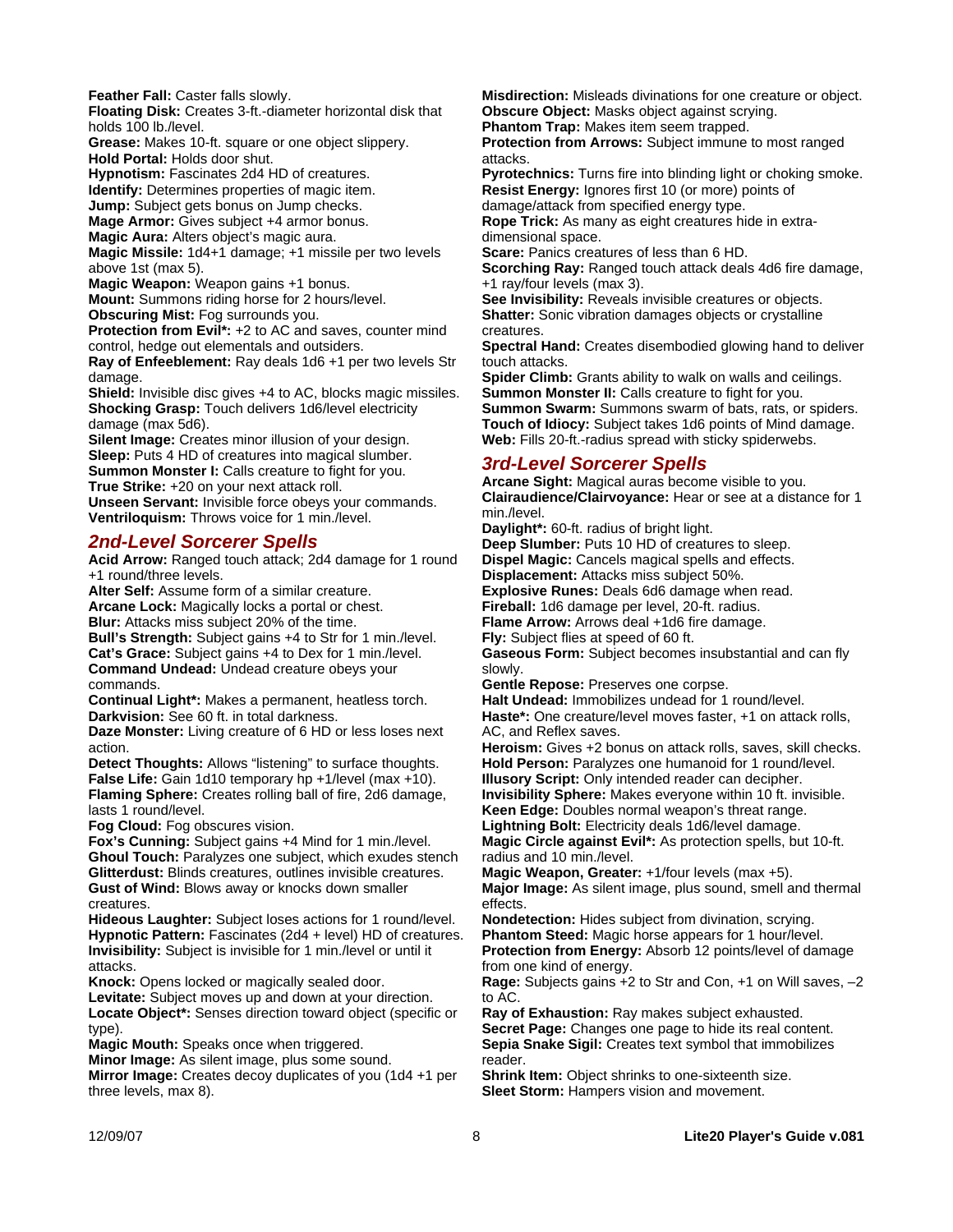**Stinking Cloud:** Nauseating vapors, 1 round/level. **Suggestion:** Compels subject to follow stated course of action.

**Summon Monster III:** Calls creature to fight for you. **Tiny Hut:** Creates shelter for ten creatures.

**Tongues:** Speak any language.

**Vampiric Touch:** Touch deals 1d6/two levels damage; caster gains damage as hp.

**Water Breathing:** Subjects can breathe underwater. **Wind Wall:** Deflects arrows, smaller creatures, and gases.

# *4th-Level Sorcerer Spells*

**Animate Dead:** Creates undead skeletons and zombies. **Arcane Eye:** Invisible floating eye moves 30 ft./round. **Black Tentacles:** Tentacles grapple all within 20 ft. spread. **Charm Monster:** Makes monster believe it is your ally. **Confusion:** Subjects behave oddly for 1 round/level. **Contagion:** Infects subject with chosen disease.

**Crushing Despair:** Subjects take –2 on attack rolls, damage rolls, saves, and checks.

**Detect Scrying:** Alerts you of magical eavesdropping. **Dimension Door:** Teleports you short distance.

**Dimensional Anchor:** Bars extra-dimensional movement. **Enervation:** Subject gains 1d4 negative levels.

**Enlarge Person, Mass\*:** Enlarges several creatures. Fear: Subjects within cone flee for 1 round/level.

**Fire Shield:** Creatures attacking you take fire damage; you're protected from heat or cold.

**Fire Trap:** Opened object deals 1d4 damage +1/level.

**Geas, Lesser:** Commands subject of 7 HD or less. **Globe of Invulnerability, Lesser:** Stops 1st- through 3rdlevel spell effects.

**Hallucinatory Terrain:** Makes one type of terrain appear like another (field into forest, or the like).

**Ice Storm:** Hail deals 5d6 damage in cylinder 40 ft. across. **Illusory Wall:** Wall, floor, or ceiling looks real, but anything can pass through.

**Invisibility, Greater:** As invisibility, but subject can attack and stay invisible.

**Locate Creature:** Indicates direction to familiar creature. **Minor Creation:** Creates one cloth or wood object.

**Phantasmal Killer:** Fearsome illusion kills subject or deals 3d6 damage.

**Polymorph:** Gives one willing subject a new form.

**Rainbow Pattern:** Lights fascinate 24 HD of creatures. **Remove Curse\*:** Frees object or person from curse.

**Resilient Sphere:** Force globe protects but traps one subject.

**Scrying:** Spies on subject from a distance.

**Secure Shelter:** Creates sturdy cottage.

**Shadow Conjuration:** Mimics conjuration below 4th level, but only 20% real.

**Shout:** Deafens all within cone and deals 5d6 sonic damage. **Solid Fog:** Blocks vision and slows movement.

**Stone Shape:** Sculpts stone into any shape.

**Stoneskin:** Ignore 10 points of damage per attack.

**Summon Monster IV:** Calls creature to fight for you.

**Wall of Fire:** Deals 2d4 fire damage out to 10 ft. and 1d4 out to 20 ft. Passing through wall deals 2d6 damage +1/level. **Wall of Ice:** Ice plane creates wall with 15 hp +1/level, or

hemisphere can trap creatures inside. **Whispering Wind:** Sends a short message 1 mile/level.

# *5th-Level Sorcerer Spells*

**Animal Growth:** One animal/two levels doubles in size.

**Baleful Polymorph:** Transforms subject into harmless animal.

**Blight:** Withers one plant or deals 1d6/level damage to plant creature.

**Break Enchantment:** Frees subjects from enchantments, alterations, curses, and petrification.

**Cloudkill:** Kills 3 HD or less; 4–6 HD save or die, 6+ HD take Str damage.

**Cone of Cold:** 1d6/level cold damage.

**Contact Other Plane:** Lets you ask question of extraplanar entity.

**Dismissal:** Forces a creature to return to native plane. **Dominate Person:** Controls humanoid telepathically.

**Dream:** Sends message to anyone sleeping.

**Fabricate:** Transforms raw materials into finished items. **False Vision:** Fools scrying with an illusion.

**Feeblemind:** Subject's Mind drop to 1.

**Hold Monster:** As hold person, but any creature. **Interposing Hand:** Hand provides cover against one opponent.

**Mage's Faithful Hound:** Phantom dog can guard, attack. **Mage's Private Sanctum:** Prevents anyone from viewing or scrying an area for 24 hours.

**Magic Jar:** Enables possession of another creature. **Major Creation:** As minor creation, plus stone and metal. **Mind Fog:** Subjects in fog get –10 to Mind and Will checks. **Mirage Arcana:** As hallucinatory terrain, plus structures.

**Nightmare:** Sends vision dealing 1d10 damage, fatigue. **Overland Flight:** You fly at a speed of 40 ft. and can hustle over long distances.

**Passwall:** Creates passage through wood or stone wall. **Permanency:** Makes certain spells permanent.

**Persistent Image:** As major image, but no concentration required.

**Planar Binding, Lesser:** Traps extraplanar creature of 6 HD or less until it performs a task.

**Prying Eyes:** 1d4 +1/level floating eyes scout for you. **Secret Chest:** Hides expensive chest on Ethereal Plane; you retrieve it at will.

**Seeming:** Changes appearance of one person per two levels.

**Sending:** Delivers short message anywhere, instantly. **Shadow Evocation:** Mimics evocation below 5th level, but only 20% real.

**Summon Monster V: Calls creature to fight for you. Symbol of Pain:** Triggered rune wracks nearby creatures with pain.

**Symbol of Sleep:** Triggered rune puts nearby creatures into catatonic slumber.

**Telekinesis:** Moves object, attacks creature, or hurls object or creature.

**Telepathic Bond:** Link lets allies communicate.

**Teleport:** Instantly transports you as far as 100 miles/level. **Transmute Rock to Mud\*:** Transforms two 10-ft. cubes per level.

**Wall of Force:** Wall is immune to damage.

**Wall of Stone:** Creates a stone wall that can be shaped. **Waves of Fatigue:** Several targets become fatigued.

# *6th-Level Sorcerer Spells*

**Acid Fog:** Fog deals acid damage.

**Analyze Dweomer:** Reveals magical aspects of subject. **Antimagic Field:** Negates magic within 10 ft. **Bull's Strength, Mass:** As bull's strength, affects one subject/ level.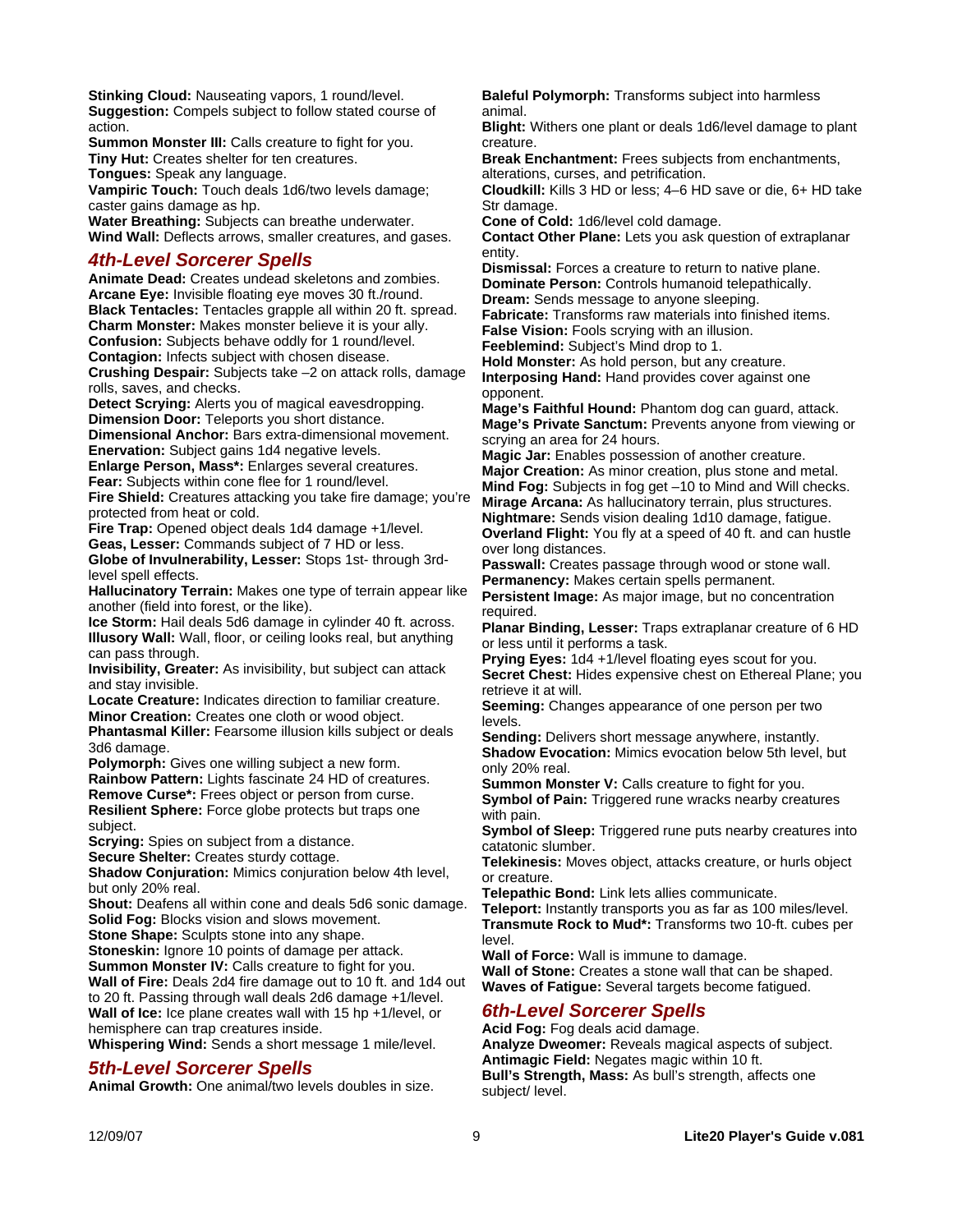**Cat's Grace, Mass:** As cat's grace, affects one subject/level. **Chain Lightning:** 1d6/level damage; 1 secondary bolt/level each deals half damage.

**Circle of Death:** Kills 1d4/level HD of creatures. **Contingency:** Sets trigger condition for another spell. **Control Water:** Raises or lowers bodies of water.

**Create Undead:** Creates ghouls, ghasts, mummies, or mohrgs.

**Disintegrate:** Makes one creature or object vanish. **Dispel Magic, Greater:** As dispel magic, but +20 on check. **Eyebite:** Target becomes panicked, sickened, and comatose.

**Flesh to Stone\*:** Turns subject creature into statue.

**Forceful Hand:** Hand pushes creatures away.

**Fox's Cunning, Mass:** As fox's cunning, affects one subject/level.

**Freezing Sphere:** Freezes water or deals cold damage. **Geas/Quest:** As lesser geas, plus it affects any creature. **Globe of Invulnerability:** As lesser globe of invulnerability, plus 4th-level spell effects.

**Guards and Wards:** Array of magic effects protect area. **Heroism, Greater:** Gives +4 bonus on attack rolls, saves, skill checks; immunity to fear; temporary hp.

**Legend Lore:** Lets you learn tales about a person, place, or thing.

**Mislead:** Turns you invisible and creates illusory double. **Move Earth:** Digs trenches and builds hills.

**Permanent Image:** Includes sight, sound, and smell.

**Planar Binding:** As lesser planar binding, but up to 12 HD. **Programmed Image:** As major image, plus triggered by event.

**Repulsion:** Creatures can't approach you.

**Shadow Walk:** Step into shadow to travel rapidly. **Suggestion, Mass:** As suggestion, plus one subject/level.

**Summon Monster VI:** Calls creature to fight for you. **Symbol of Fear:** Triggered rune panics nearby creatures.

**Symbol of Persuasion:** Triggered rune charms nearby creatures.

**Transformation:** You gain combat bonuses.

**True Seeing:** Lets you see all things as they really are. **Undeath to Death:** Destroys 1d4/level HD of undead (max 20d4).

**Veil:** Changes appearance of group of creatures. **Wall of Iron:** 30 hp/four levels; can topple onto foes.

# *7th-Level Sorcerer Spells*

**Arcane Sight, Greater:** As arcane sight, but also reveals magic effects on creatures and objects.

**Banishment:** Banishes 2 HD/level of extraplanar creatures. **Control Undead:** Undead don't attack you while under your command.

**Control Weather:** Changes weather in local area of up to 10 miles for 1 hour per level.

**Delayed Blast Fireball:** 1d6/level fire damage; you can postpone blast for up to 5 rounds.

**Ethereal Jaunt:** You become ethereal for 1 round/level. **Finger of Death:** Kills one subject.

**Forcecage:** Cube or cage of force imprisons all inside. **Grasping Hand:** Hand provides cover, pushes, or grapples. **Hold Person, Mass:** As hold person, but all within 30 ft.

**Insanity:** Subject suffers continuous confusion. **Instant Summons:** Prepared object appears in your hand. **Invisibility, Mass:** As invisibility, but affects all in range. **Limited Wish:** Alters reality within spell limits.

**Mage's Magnificent Mansion:** Door leads to extradimensional mansion.

**Mage's Sword:** Floating magic blade strikes opponents. **Phase Door:** Creates an invisible passage through wood or stone.

**Plane Shift:** As many as eight subjects travel to another plane.

**Power Word Blind:** Blinds creature with 200 hp or less. **Prismatic Spray:** Rays hit subjects with variety of effects. **Project Image:** Illusory double can talk and cast spells. **Reverse Gravity:** Objects and creatures fall upward.

**Scrying, Greater:** As scrying, but faster and longer. **Sequester:** Subject is invisible to sight and scrying; renders

creature comatose.

**Shadow Conjuration, Greater:** As shadow conjuration, but up to 6th level and 60% real.

**Simulacrum:** Creates partially real double of a creature. **Spell Turning:** Reflect 1d4+6 spell levels back at caster. **Statue:** Subject can become a statue at will.

**Summon Monster VII:** Calls creature to fight for you. **Symbol of Stunning:** Triggered rune stuns nearby creatures.

**Symbol of Weakness:** Triggered rune weakens nearby creatures.

**Teleport Object:** As teleport, but affects a touched object. **Teleport, Greater:** As teleport, but no range limit and no offtarget arrival.

**Vision:** As legend lore, but quicker and strenuous. **Waves of Exhaustion:** Several targets become exhausted.

# *8th-Level Sorcerer Spells*

**Antipathy:** Object or location affected by spell repels certain creatures.

**Binding:** Utilizes an array of techniques to imprison a creature.

**Charm Monster, Mass:** As charm monster, but all within 30 ft.

**Clenched Fist:** Large hand provides cover, pushes, or attacks your foes.

**Clone:** Duplicate awakens when original dies.

**Create Greater Undead:** Create shadows, wraiths, spectres, or devourers.

**Demand:** As sending, plus you can send suggestion. **Dimensional Lock:** Teleportation and interplanar travel blocked for one day/level.

**Discern Location:** Reveals exact location of creature or object.

**Horrid Wilting:** Deals 1d6/level damage within 30 ft. **Incendiary Cloud:** Cloud deals 4d6 fire damage/round. **Iron Body:** Your body becomes living iron.

**Irresistible Dance:** Forces subject to dance.

**Maze:** Traps subject in extradimensional maze. **Mind Blank:** Subject is immune to mental/emotional magic and scrying.

**Moment of Prescience:** You gain insight bonus on single attack roll, check, or save.

**Planar Binding, Greater:** As lesser planar binding, but up to 18 HD.

**Polar Ray:** Ranged touch attack deals 1d6/level cold damage.

**Polymorph Any Object:** Changes any subject into anything else.

**Power Word Stun:** Stuns creature with 150 hp or less. **Prismatic Wall:** Wall's colors have array of effects. **Protection from Spells:** Confers +8 resistance bonus. **Prying Eyes, Greater:** As prying eyes, but eyes have true seeing.